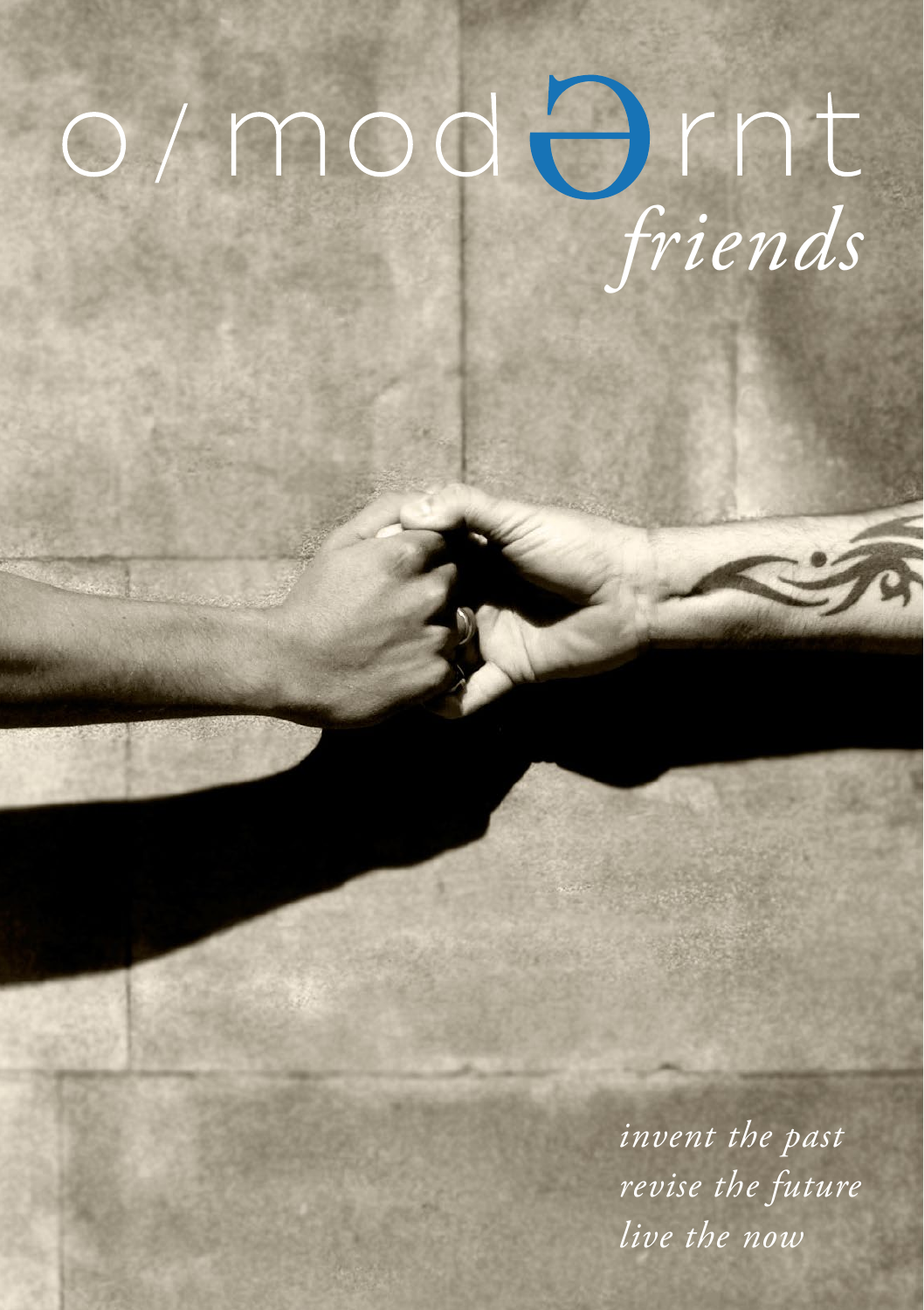# $o$ /mod $O$ rnt

O/Modernt (Swedish for 'Un/Modern') is the unique concept devised by the violinist Hugo Ticciati. Combining old and new in unexpected ways, O/Modernt celebrates connectivity in and through art, aiming to bring about a heightened awareness of connections that span times, cultures and peoples.

O/Modernt is made possible by a wonderful family of friends and volunteers, young and old.

The Friends scheme provides you with a great way to support O/Modernt and to join a community of like-minded people, united by a passion for creativity without borders

As well as receiving exclusive benefits, you will become an integral part of the O/Modernt family and play your role in its exciting future.

Festival O/Modernt at Confidencen Ulriksdal Palace Theatre, Sweden's oldest rococo theatre

A Chamber Orchestra of international reputation with an exciting touring programme all over the world

A Soloists ensemble presenting worldclass chamber music programmes

Artistic Collaborations with venues and institutions in Europe such as Wigmore Hall, Kings Place, Muziekgebouw aan 't IJ Amsterdam, Goethe-Institut Schweden

Award-winning Recordings for Signum Classics

Commissioning musical works by emerging and leading composers of our time

The Academy and the New Generation educational forum for young musicians from all over Sweden and overseas

Publishing an annual book related to the theme of Festival O/Modernt

Musical-culinary retreats in Italy

Community projects with underprivileged children in India and South Africa

Music Therapy and Eco-Friendly initiatives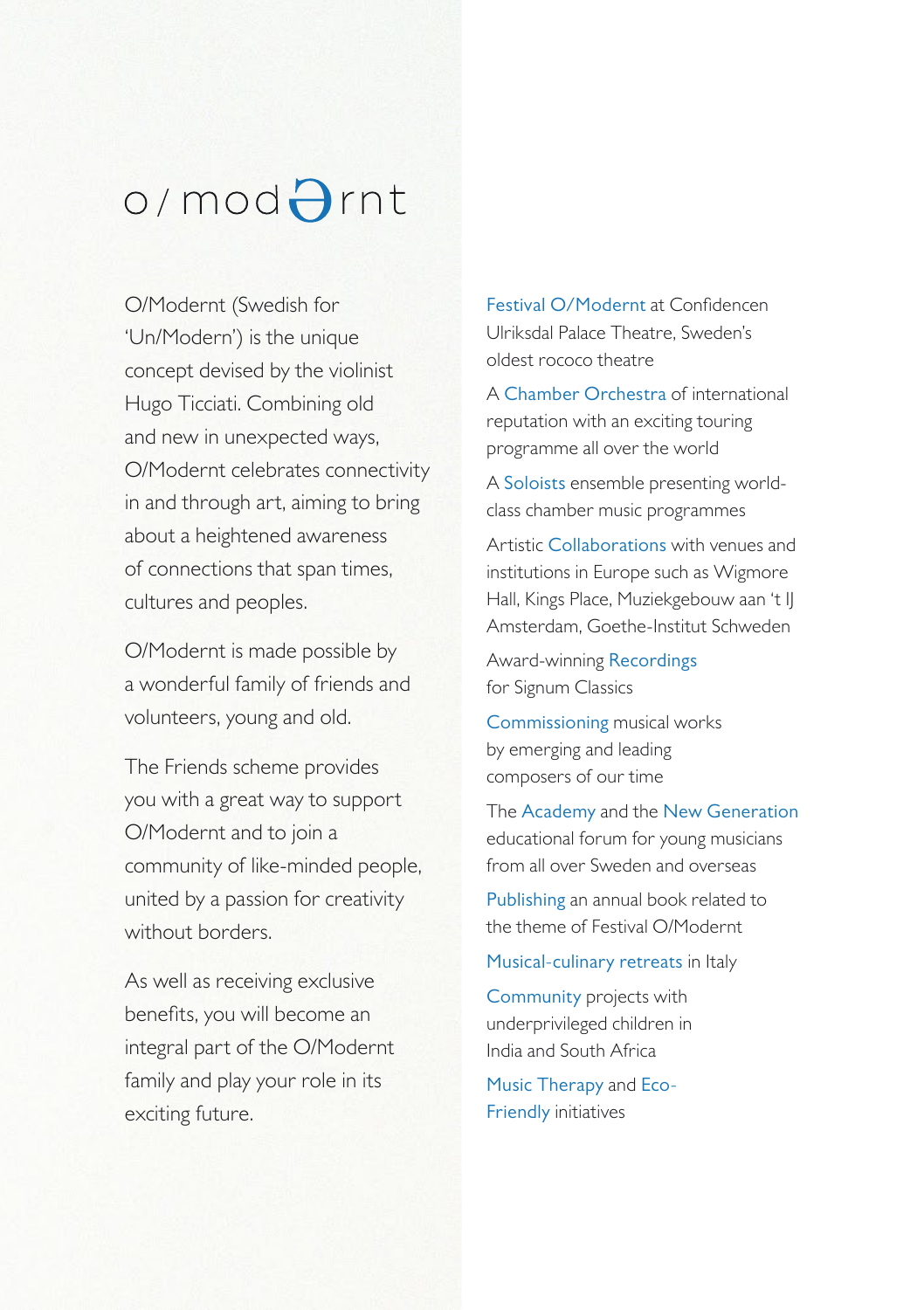# Membership scheme

In recognition of your generous support, we would like to say thank you in the following ways. As a new Friend, you will receive a Welcome Pack with a surprise gift.

### Friend £50 / € 50 / 500kr

Discounted tickets to Festival O/Modernt and other selected concerts

Regular newsletter with upcoming concerts, news and articles

Discounts on O/Modernt new CDs and publications

Personal mention on the website

### Bronze £100 / € 100 / 1000kr

*All of the above and*  Personal mention in the Festival O/Modernt booklet

Bronze Joint + £50 / € 50 / 500kr

### Silver \* £300 / € 300 / 3000kr

*All of the above and*  Personally signed O/Modernt CD Invitations to O/Modernt receptions

### Gold £500 / € 500 / 5000kr

### *All of the above and*

Personally signed O/Modernt Publication Invitations to album launch parties and special events

### Platinum £1000 / € 1000 / 10000kr

### *All of the above and*  Invitations to post-concert dinners with the artists

Diamond Patron *from* £3000 / € 3000 / 30000kr

Angel *from* £8000 / € 8000 / 80000kr

As a Diamond Patron or Angel, you can also fund e.g. an educational/outreach project, support O/Modernt artists, or sponsor commissioning of new music, as well as our CDs and publications.

Exclusive benefits include private concerts with O/Modernt artists and complimentary tickets throughout the year.

\* Silver and higher are automatic joint membership, if requested.